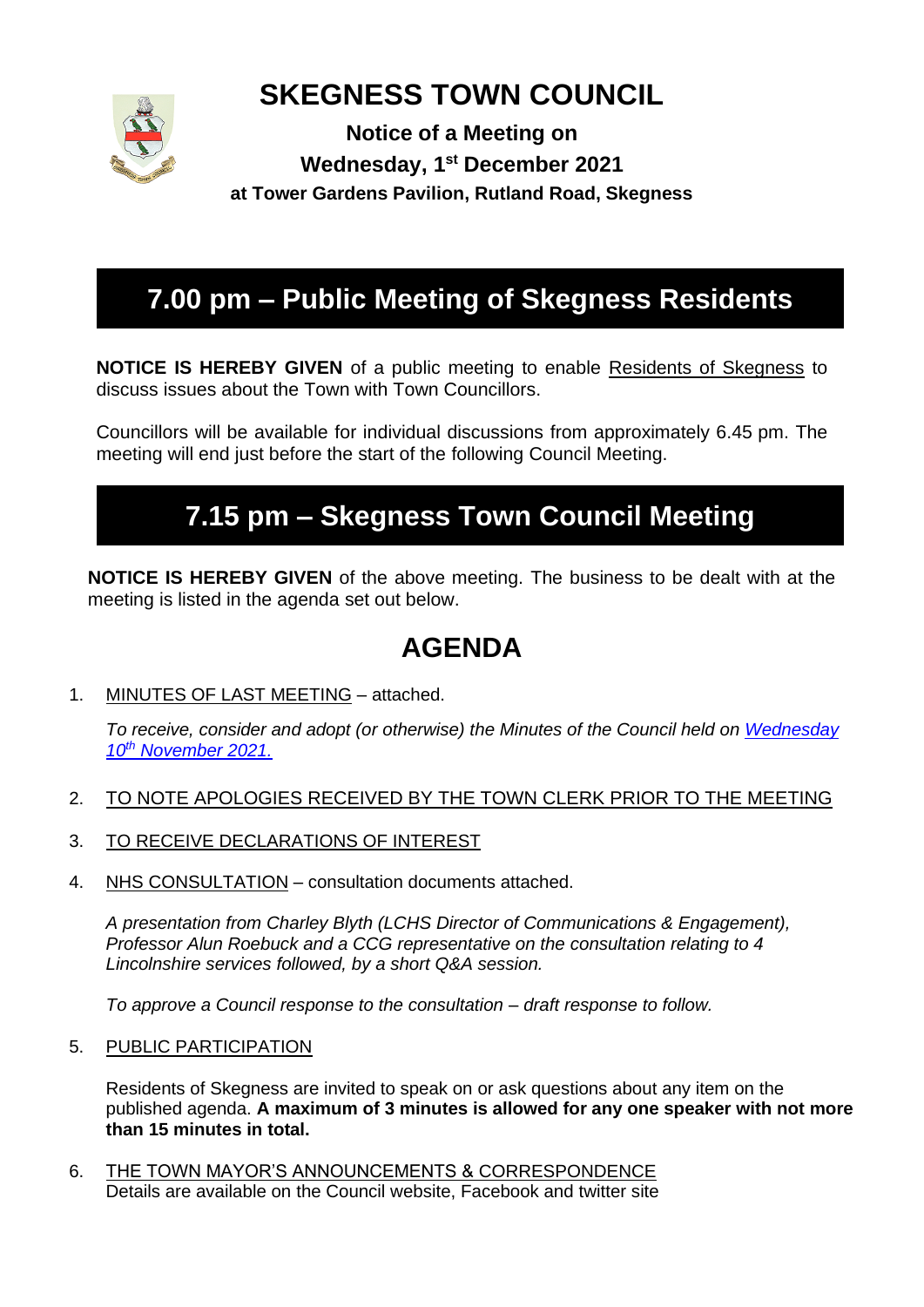- 7. SCHEDULE OF PAYMENTS FOR APPROVAL list of payments and bank reconciliations attached.
- 8. COUNCILLOR QUESTIONS TO THE MAYOR

*None received.*

9. QUESTIONS TO/COMMENTS FROM THE LINCOLNSHIRE POLICE REPRESENTATIVE

*None received.*

10. REPORTS FROM COUNCIL REPRESENTATIVES TO OUTSIDE BODIES – attached.

*Saltfleet to Gibraltar Point Beach Management Scheme October Newsletter – Cllr B Brookes. Connected Coast Board Minutes 4 th November 2021 – Cllr T Tye* 

11. REPORTS FROM DISTRICT AND COUNTY COUNCILLORS

*None received.*

### 12. MINUTES OF THE MANAGEMENT COMMITTEE – attached

*To adopt (or otherwise) the minutes of the Management Committee held on [Wednesday 20](https://www.skegness.gov.uk/uploads/minutesdraft-management-2021-10-20.pdf)th [October 2021,](https://www.skegness.gov.uk/uploads/minutesdraft-management-2021-10-20.pdf) approved by the Extra Ordinary Management Committee on Wednesday 17 th November 2021.*

*To approve and adopt (or otherwise) the minutes of the Extra Ordinary Management Committee held on [Wednesday 17](https://www.skegness.gov.uk/uploads/minutesdraft-management-2021-11-17.pdf)th November 2021.*

13. MINUTES OF THE PLANNING COMMITTEE – attached

*To approve and adopt (or otherwise) the minutes of the Planning & Planning Policy Committee held on [Wednesday 17](https://www.skegness.gov.uk/uploads/minsdraft-planning-pp-2021-11-17.pdf)th November 2021.*

14. NEIGHBOURHOOD DEVELOPMENT PLAN CONSULTATION STATEMENT – draft consultation statement, appendix and master plan attached.

*To agree the response to the Consultation Statement and the necessary changes to the draft plan.*

### 15. COUNCIL REPRESENTATIVE FOR THE SWITCH ON EVENT GROUP WITH VISIT LINCS COAST

*To nominate a Council representative for the above outside group.*

16. TOWN CENTRE RENEWAL & CULTURE WORKSHOP – invitation attached.

*To nominate a Council representative to attend the ELDC & Boston Borough workshop via Microsoft Teams at 3pm on 13th December 2021.*

17. COMMUNITY GRANT REQUEST – attached.

*To consider the grant request from the local Citizens Advice branch for £100.*